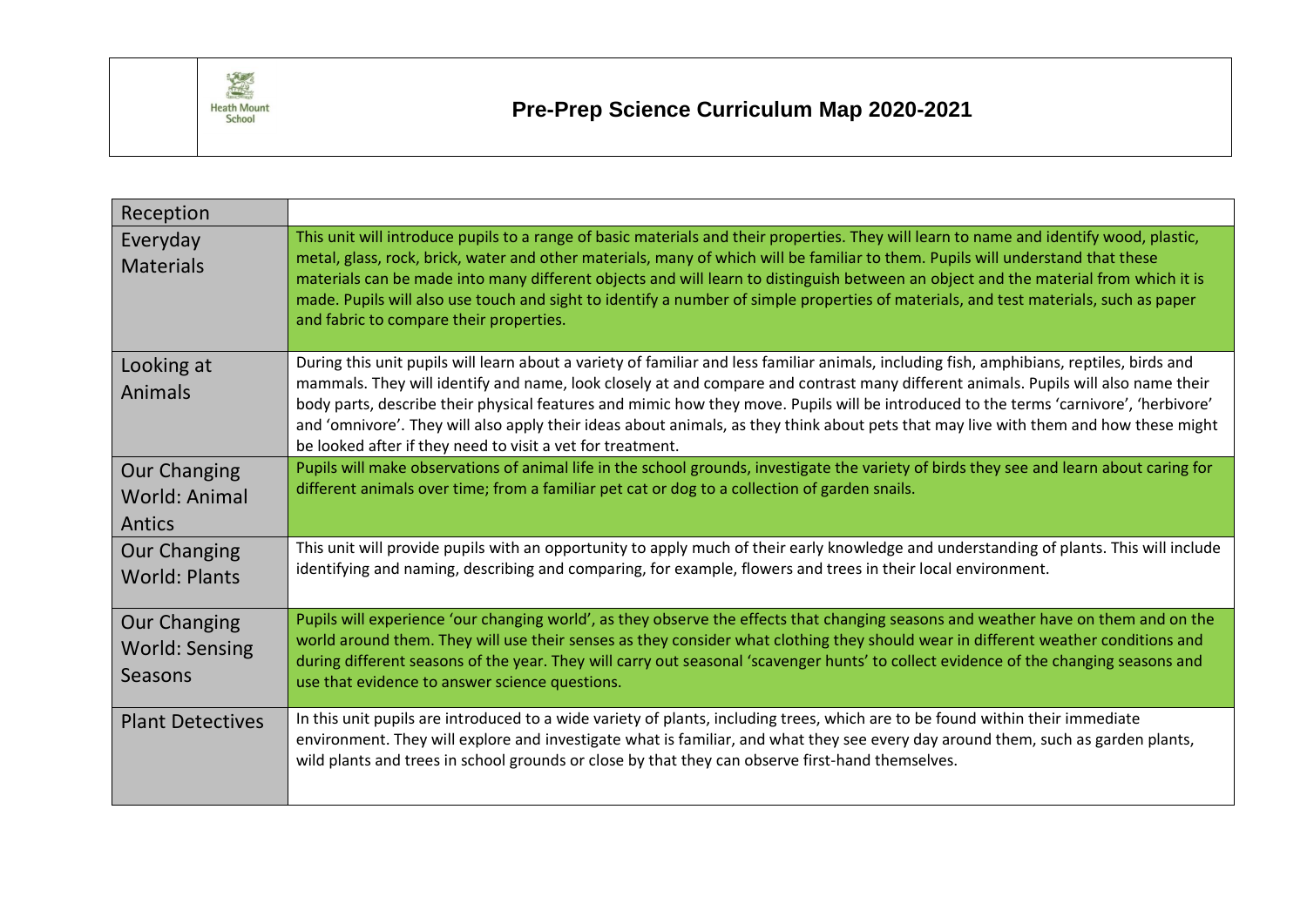| <b>Using Our Senses</b> | Pupils will develop their knowledge and understanding of the human body. They will identify and name simple parts of the body, as<br>they draw and label a life size version of themselves or a class mate. Pupils are introduced to the concept of five senses that help |
|-------------------------|---------------------------------------------------------------------------------------------------------------------------------------------------------------------------------------------------------------------------------------------------------------------------|
|                         | I them to find out about the world around them and link those senses to particular parts of their body.                                                                                                                                                                   |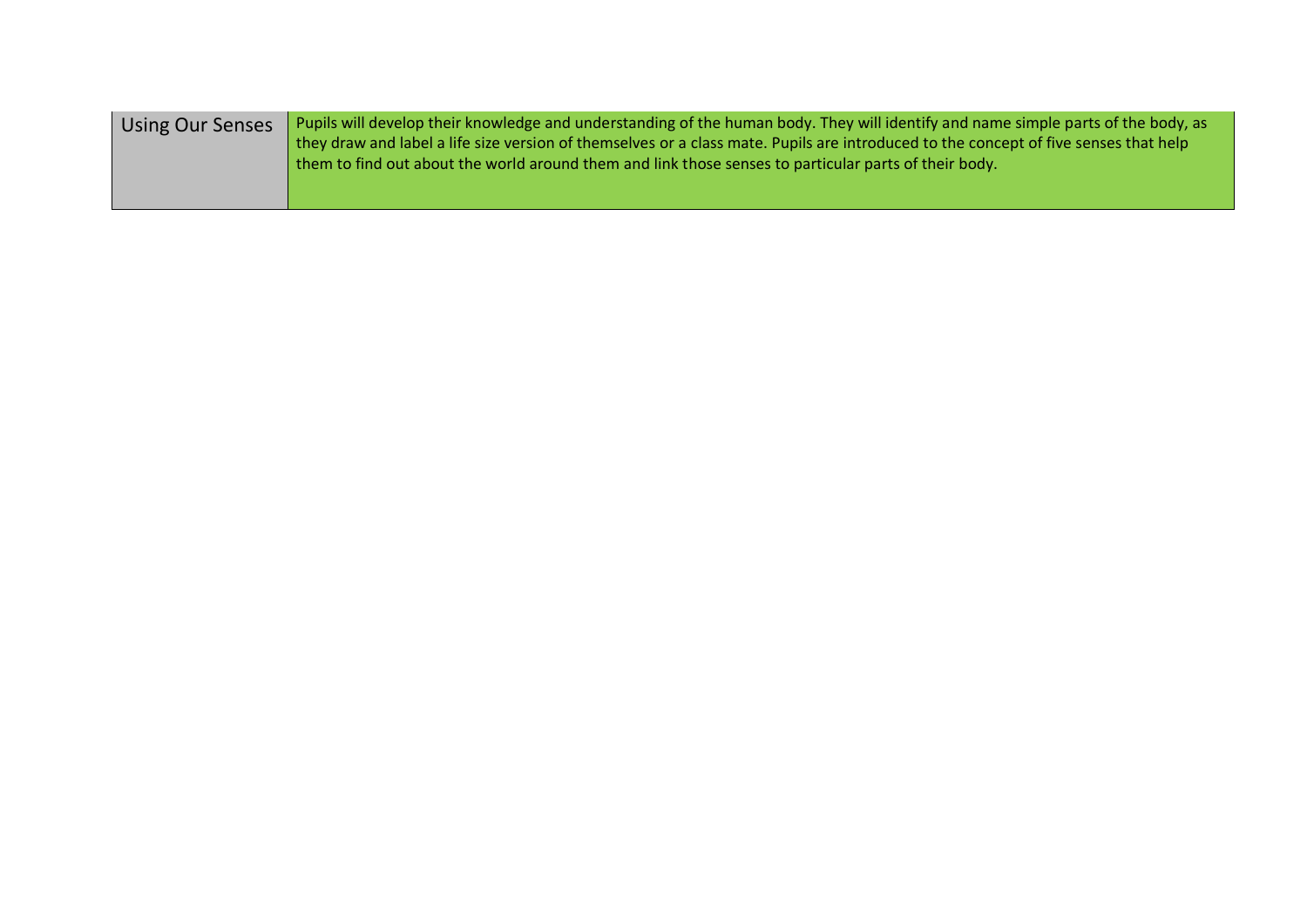| Year 1                            |                                                                                                                                                                                                                                                                                                                                                                                                                                                                                                                                                                                                                                                                                                     |
|-----------------------------------|-----------------------------------------------------------------------------------------------------------------------------------------------------------------------------------------------------------------------------------------------------------------------------------------------------------------------------------------------------------------------------------------------------------------------------------------------------------------------------------------------------------------------------------------------------------------------------------------------------------------------------------------------------------------------------------------------------|
| <b>Our Changing</b><br>World      | In this unit pupils will observe animals in their habitats and notice how they change through the year. They will use this developing<br>understanding of the different animals living in a habitat to build up simple food chains. Pupils will begin to learn about animal life<br>cycles by observing how an animal changes over time and by going out to look for baby animals, such as birds on a canal or river or<br>lambs on a farm. They will work scientifically by making careful observations over time, using simple equipment and recording their<br>observations in a range of different ways.                                                                                        |
| <b>Take Care</b>                  | In this unit pupils will begin to learn about different ways to keep themselves healthy. They will consider the importance of eating a<br>range of different types of food. During the unit they will also start to learn about the importance of exercise and hygiene. Pupils will<br>work scientifically by identifying and classifying food, using tables, and Venn and Carroll diagrams. They will also make observations and<br>collect data while carrying out exercises, and use their observations and ideas to suggest answers to questions.                                                                                                                                               |
| Materials:<br><b>Good Choices</b> | Pupils will consolidate their understanding that one type of object can be made from different materials and one material can be used<br>for a number of different objects. They will continue to develop their understanding of the simple physical properties of materials and<br>consider in more detail how these properties make materials useful for particular purposes. During this unit the pupils will test a range<br>of different materials for different purposes. They will also have an opportunity to think about creative and unusual uses of everyday<br>materials, and find out about John Dunlop who invented rubber pneumatic tyres.                                           |
| Materials:<br><b>Shaping Up</b>   | In this unit pupils are introduced to different ways of changing the shapes of objects made from different materials. They identify<br>materials that can be changed by the actions of squashing, bending, twisting and stretching, and link these actions with the properties<br>of the materials that allow them to be changed. They will discover that some materials have different properties according to how they<br>are shaped and what they are made into, and will choose materials for uses according to their properties. They will also learn that<br>pushes and pulls can cause movement or a change in shape. Pupils will apply their knowledge by making clay models and catapults. |
| The<br>Apprentice<br>Gardener     | Pupils will be introduced to growing plants from bulbs and from seeds, learning the sequence of germination, and comparing and<br>contrasting the requirements of germinating seeds with those of mature plants to maintain healthy growth. Pupils will record a series<br>of observations using labelled drawings and photographs in diaries. They will use their existing knowledge and their observations to<br>make predictions at the start and during investigations.                                                                                                                                                                                                                         |
| What Is In<br>Your Habitat?       | In this unit pupils will begin to learn about different habitats, how the living things are suited to the habitat and the interactions<br>between the living organisms within a habitat. During the unit they will explore the habitat by identifying things that are living, once-<br>lived and never-lived. They will construct food chains that show how living things depend on each other. Pupils will also consider how<br>living things are suited to a particular habitat.                                                                                                                                                                                                                  |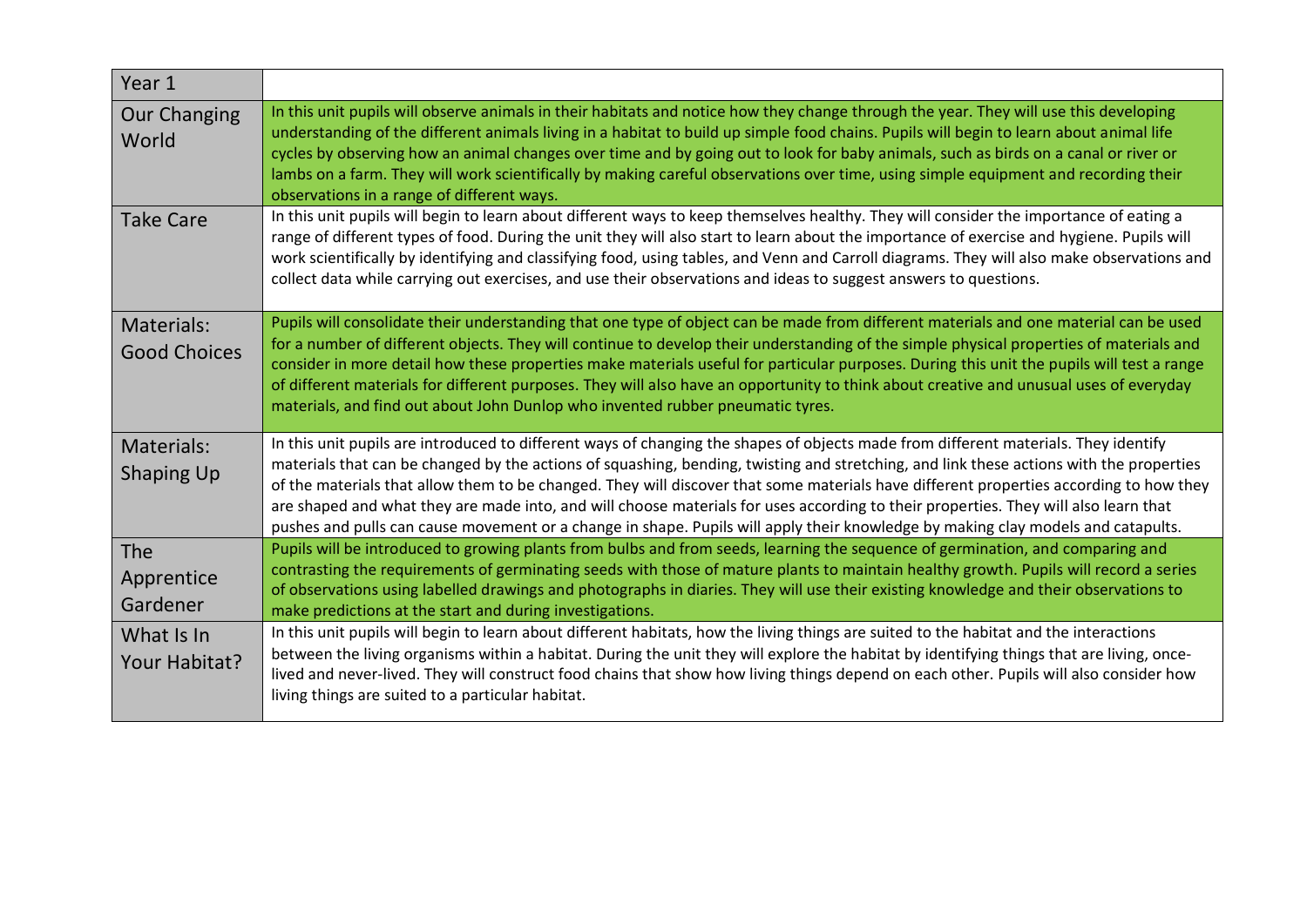| <b>Growing Up</b> | Pupils will consider the basic needs of humans for survival (food, water, air), the need for warmth and shelter, and additional needs for |
|-------------------|-------------------------------------------------------------------------------------------------------------------------------------------|
|                   | health and wellbeing. They will identify simple differences between living and non-living things and they are introduced to the           |
|                   | sequence of the human life cycle, first through considering how they have changed since birth.                                            |
|                   |                                                                                                                                           |
|                   |                                                                                                                                           |